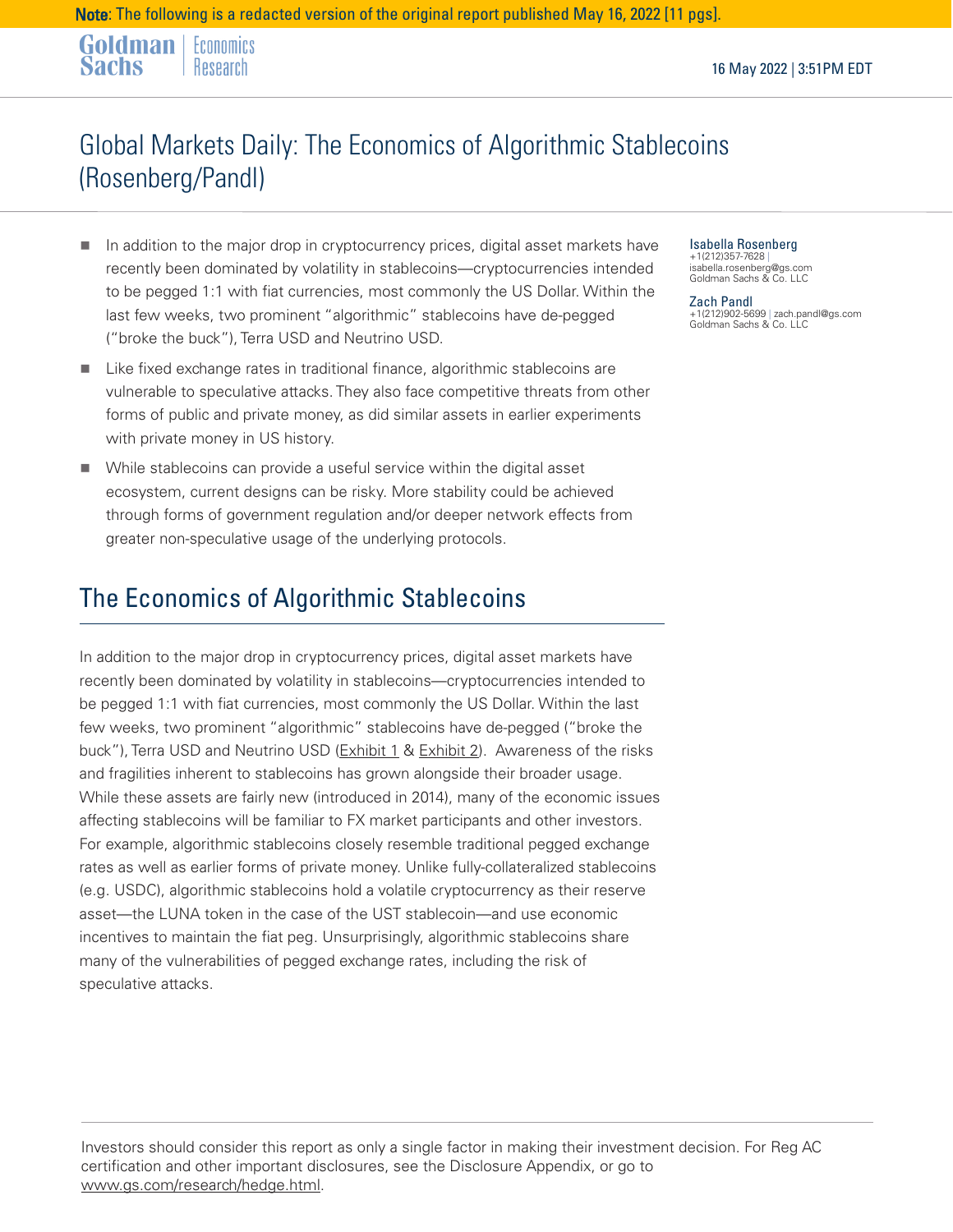

#### **Exhibit 1: Algorithmic stablecoin UST de-pegged... Exhibit 2: ...along with a sharp drop in LUNA's market cap below that of UST**

<span id="page-1-1"></span><span id="page-1-0"></span>

Source: CoinGecko, Goldman Sachs Global Investment Research Source: CoinGecko, Goldman Sachs Global Investment Research

Stablecoins are digital assets that are pegged to the value of a fiat currency, such as the US Dollar.<sup>1</sup> In their simplest form, they are virtually identical to money market fund shares: tradable claims on low-risk and short-dated securities that are nearly equivalent to cash from an economic standpoint.<sup>2</sup> Stablecoins have become a popular way to exit positions in volatile cryptocurrencies, while remaining within the crypto ecosystem (i.e. without transferring assets back to fiat currency via the traditional banking system). Protocols that issue "algorithmic" stablecoins may also offer high yields (often through a decentralized lending protocol) to encourage investors to hold the token. In traditional finance, these structures are analogous to high yield savings accounts or high carry currencies. Stablecoins have limited use as a payments medium at this time. If that real-world use case were to grow over time, it could create a more stable demand base for these assets.

We can classify stablecoins into three broad categories: fiat-backed, crypto-backed, and algorithmic. **Fiat-backed stablecoins** are tokens that are backed by a reserve of fiat-denominated assets held "off-chain" (i.e. in traditional securities and custody arrangements); they make up the largest share of USD stablecoin market cap among the top 14 stablecoins [\(Exhibit 3\)](#page-2-0). These assets might include US Treasury bills, for example, if the protocol is attempting to peg to USD. In order to create a new unit of a fiat-backed stablecoin, the equivalent amount of fiat collateral needs to be added to the reserve.

**Crypto-backed stablecoins** operate in a similar fashion, but rather than being fully-collateralized by a reserve of fiat-denominated assets, they are backed by an over-collateralized pool of cryptocurrencies. In order to create a new unit of a crypto-backed stablecoin, cryptocurrency must be added to the reserve by an amount exceeding the withdrawn stablecoin (e.g. 150%), measured at current cryptocurrency prices in US Dollar terms. For example, to generate the stablecoin DAI on the MakerDAO platform, a user must deposit 150% of the amount in Wrapped Ether at

<sup>1</sup> Though many are pegged to fiat currencies, such as the US Dollar or Euro, they can also be pegged to commodities such as gold; in this piece, though, we will focus on those pegged to fiat currencies.

<sup>&</sup>lt;sup>2</sup> We will abstract from decentralization in this discussion.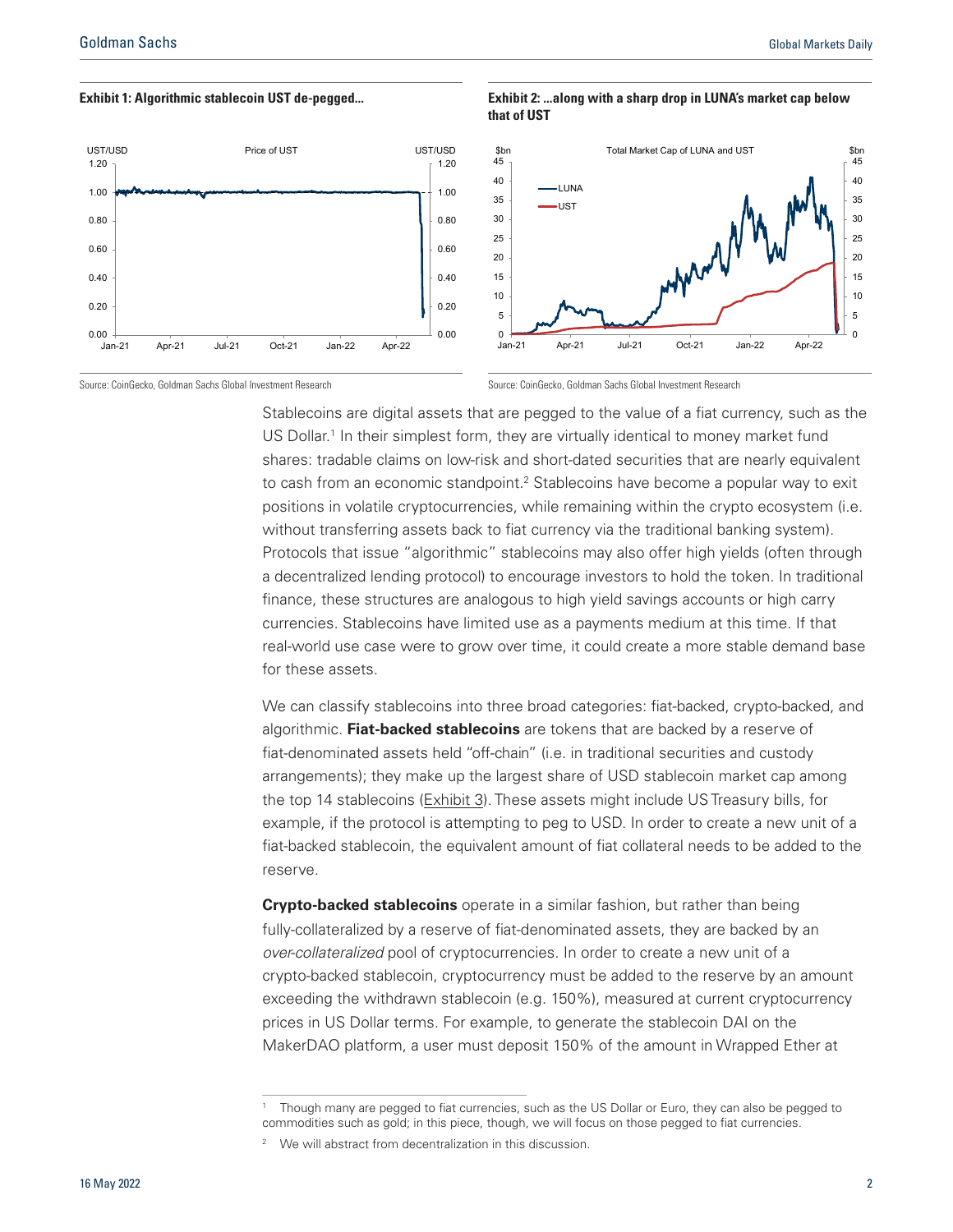<span id="page-2-0"></span>current market prices. If the market price of Ether declines, pushing the market value of assets below the minimum collateralization ratio, the smart contract will automatically sell the assets and consider the claim settled. Through this mechanism, crypto-backed stablecoins have remained generally stable, despite holding volatile cryptocurrency assets [\(Exhibit 4\)](#page-2-1).





<span id="page-2-1"></span>Source: CoinGecko, Goldman Sachs Global Investment Research





Source: CoinGecko, Goldman Sachs Global Investment Research

In contrast, **algorithmic stablecoins** are typically pegged not through the use of reserves, but through an expansion and contraction of the supply of the stablecoin (note that the terminology on these topics varies across the industry). The exact mechanism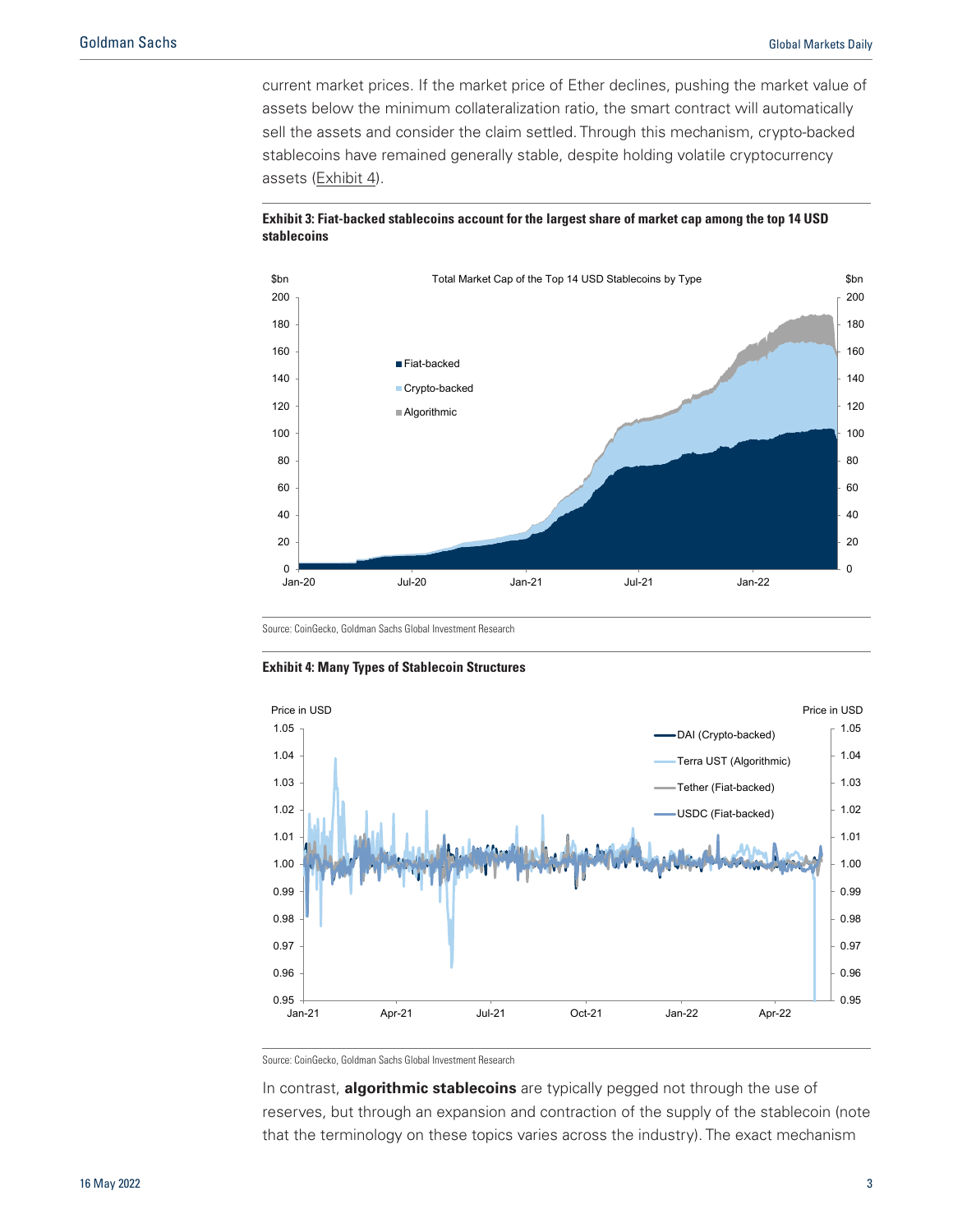<span id="page-3-0"></span>through which algorithmic stablecoin pegs are maintained can be quite different, and multiple different models have emerged over the past few years, with most eventually de-pegging or adopting a fiat- or crypto-backed reserve model [\(Exhibit 5\)](#page-3-0).<sup>3</sup>





## Source: Coin Gecko

The ill-fated Terra USD (UST) had a relatively simple stability mechanism. When users create (or "withdraw", "convert fiat into") UST, an equivalent amount of the blockchain's native LUNA token is "burned" (destroyed). When users redeem UST (or "pay back", "convert back into fiat"), an equivalent amount of the LUNA token is "minted" (issued). This creates the incentive mechanism intended to maintain UST's peg to the US Dollar. For example, if the market price of UST falls below \$1, an arbitrageur could purchase it in the open market, then redeem it through a smart contract for \$1 of LUNA. After selling LUNA in the open market, assuming the steps happen simultaneously, the trader would net the different between the market price of UST and the \$1 gained from selling LUNA. The same arbitrage incentives are intended to keep the market price of LUNA from rising above \$1. Similar algorithmic stablecoins include USDN, IRON, and USDD. Most of these structures have no other "reserve" asset, but some, including UST and FRAX, are partly fiat-backed or crypto-backed.

Algorithmic stablecoins, like other stablecoins, resemble pegged exchange rates (for this discussion we will abstract from capital controls). In order to maintain a fixed exchange rate, a central bank must always stand ready to buy and sell the national currency at a stated price in foreign currency terms (i.e. at a stated exchange rate). Central banks support this mechanism by maintaining reserve assets denominated in the foreign currency. In a currency board, the most stable structure, these reserve

<sup>3</sup> One of the earliest examples of an algorithmic stablecoin is NuBits, issued in 2014, which functioned through a "seignorage-style" mechanism. This model inspired several other seignorage-style stablecoins, such as Basis, Empty Set Dollar, and Dynamic Set Dollar, which also relied on bond- or option-like instruments to push the value of the stablecoin up if it fell below parity.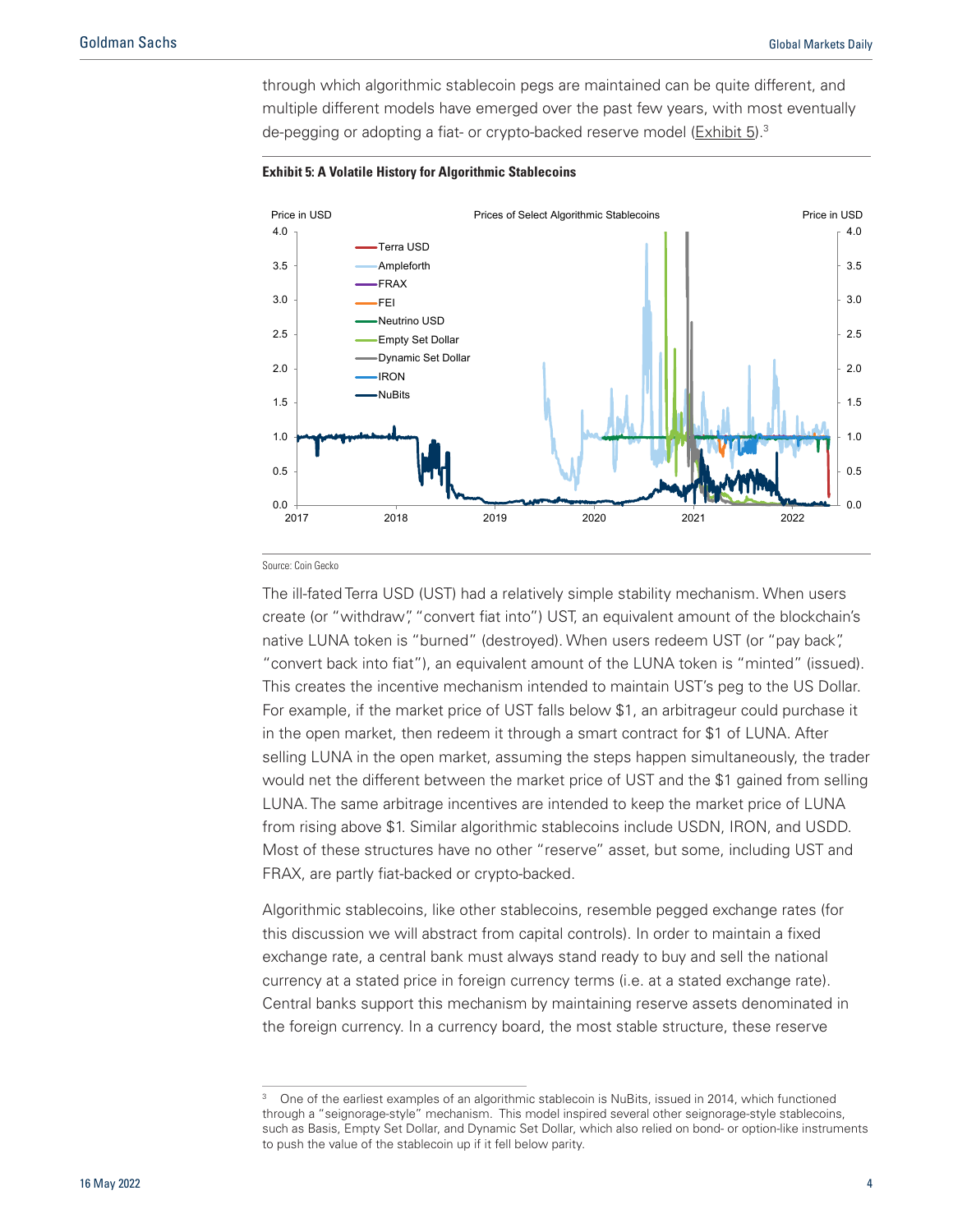assets exceed the nation's monetary base and are invested in low-risk assets denominated in the target currency, effectively guaranteeing that the central bank cannot run out of reserves. For example, the Hong Kong Monetary Authority, which operates under a currency board regime, holds low-risk USD assets exceeding the nation's monetary base [\(Exhibit 6\)](#page-4-0). This system resembles "fiat-backed" stablecoins in crypto markets.



# <span id="page-4-0"></span>**Exhibit 6: Currency Boards are More Stable than Other Fixed FX Regimes**

Source: Haver Analytics, Goldman Sachs Global Investment Research

In most other fixed exchange rate regimes there will be higher uncertainty about the stability of the peg: reserve assets may not cover net balance of payments outflows in all possible future scenarios. These structures are typically evaluated along a spectrum, using [indicators of reserve adequacy.](https://www.imf.org/external/np/spr/ara/) Although fixed exchange rate regimes can be stable over long periods of time (sometimes supported by capital controls), most countries will not hold reserves sufficient to cover all possible tail-risk events, and there will always be some probability that the peg could break. As a result, these systems are vulnerable to runs, crashes, and speculative attacks. In our dataset covering 109 major currency crashes, many of which are peg breaks, nominal USD crosses depreciate by 45% in the median case over 48 months [\(Exhibit 7\)](#page-5-0).

Balance of payments crises/currency crises typically occur when market participants expect that a fixed exchange rate will eventually be abandoned, leading to capital flows out of the domestic currency and a decline in foreign exchange reserves. One key element to currency crises is that they can be partly self-fulfilling.4 If investors begin to sell a currency because they expect it to be devalued in the future, their speculation can, in fact, be the dominant source of balance of payments pressure on the currency. Once this pressure has been applied, it can be costly for a government or organization to defend the pegged exchange rate—it can require sharply higher interest rates, a large

Krugman, Rockoff, Fischer, & McDonough, "Currency Crises," 1999.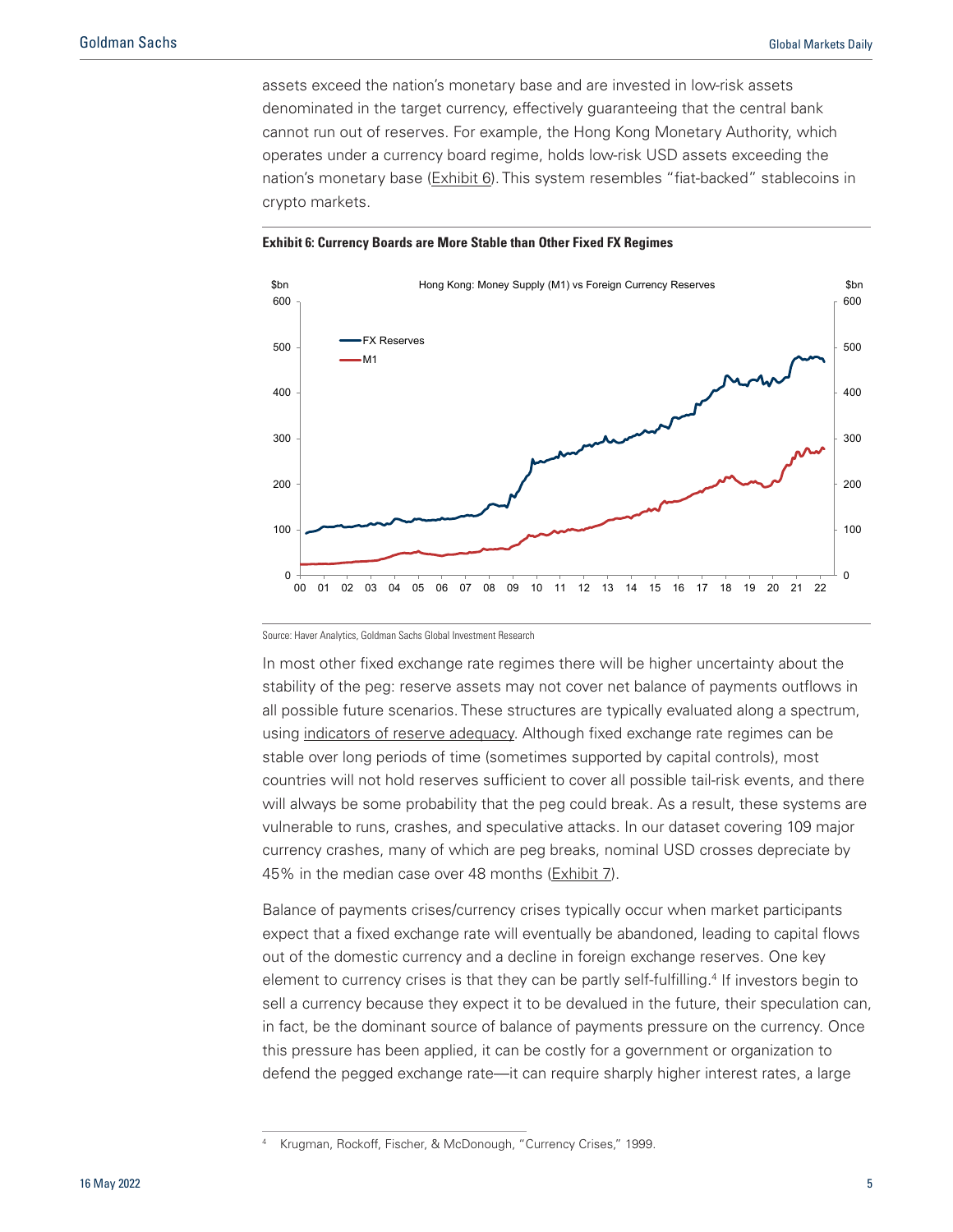decline in reserve assets, and/or capital controls.5 Therefore, a sufficiently large speculative attack can in fact trigger a peg break. As a result, pegged exchange rates are especially vulnerable if a country runs a current account deficit funded with short-term portfolio financial account liabilities—in other words, funding that can exit quickly [\(Exhibit 8\)](#page-5-1).



**Exhibit 7: Pegged Exchange Rates Can be Subject to Large Crashes**

<span id="page-5-1"></span><span id="page-5-0"></span>**Exhibit 8: ... Usually Resulting from Sudden Capital Flight**

Source: Haver Analytics, Goldman Sachs Global Investment Research Source: Haver Analytics, Goldman Sachs Global Investment Research

These types of self-fulfilling crises can also occur in algorithmic stablecoins. Investor confidence in a fixed exchange rate can be rattled for a number of reasons. In the case of UST, the broader drawdown in digital assets may have raised investors' subjective probabilities of the risk that LUNA's market cap could fall below the supply of UST, such that it might be insufficient to cover all redemptions. If investors rush to sell/redeem UST, new LUNA will be minted, adding to LUNA supply and potentially weighing on its price. The peg is intended to self-stabilize by incentivizing arbitrageurs to buy UST if selling pressure pushes its price below \$1. But if the price of LUNA is crashing market participants may be unwilling to make this arbitrage, such that prices of both the stablecoin and the blockchain-native cryptocurrency can spiral downward. Raising deposit rates can help slow capital outflows—as in traditional currency markets—but these steps may be insufficient against overwhelming capital outflow pressure.

Hypothetically, an algorithmic stablecoin could survive in the long-run, if it were to have ongoing transaction-related demand (similar to a fiat currency). However, stablecoins have competitors, such that demand for any one asset may prove unstable. One of the best historical analogues for the current state of stablecoins is the circulation of private bank notes as money during the US Free Banking Era (1837-1863), a[s Gorton and Zhang](https://papers.ssrn.com/sol3/papers.cfm?abstract_id=3888752) [\(2021\)](https://papers.ssrn.com/sol3/papers.cfm?abstract_id=3888752) explain. During this Era, US banks were able to issue private bank notes, which circulated as money and were payable in specie on demand at the issuing bank; however, they importantly did not trade at par away from the issuing bank, but rather at a discount, given the large number of different banks' notes in circulation (branch banking was limited during this period $\theta$ ) and the difficulty of ascertaining bank-specific risk across the entire system. Ultimately, the US took control of the money system with

<sup>&</sup>lt;sup>5</sup> Krugman & Obstfeld, International Economics, 7th ed., 2006.

<sup>&</sup>lt;sup>6</sup> Rockoff, "Banking and Finance, 1789-1914," The Cambridge Economic History of the United States, 2008.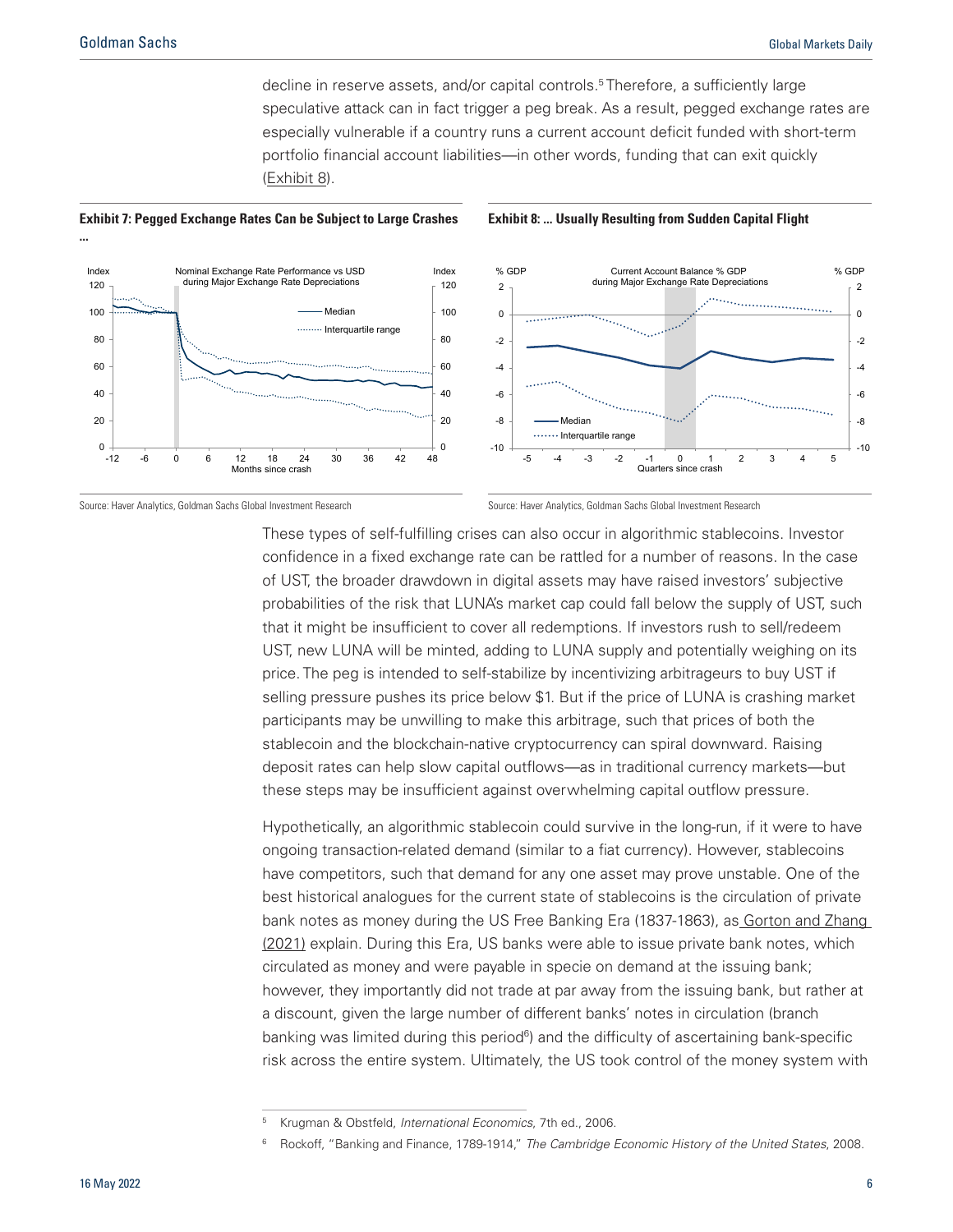the National Banking Act, producing national bank notes, and, much later, Federal Reserve Notes took over.

There are two main lessons that the US (and Canadian7) experience with private money can teach us about the future of stablecoins. First is Gorton and Zhang's claim that private money generally does a worse job of acting like money than public money. To this point, stablecoins often trade at a discount, likely related to protocol-specific risk, much like bank notes did in response to bank-specific risk. Additionally, there are a large number of alternative stablecoins that can coexist, each with its own risk profile, making them difficult to use across platforms, much like private money once was away from issuing banks. The second key lesson from this experience is that while private and public money can coexist for a time, the private money system is eventually regulated and/or later supplanted by public money.

Stablecoins provide a useful service within the digital asset ecosystem: users need a less volatile base asset in these markets—ideally without converting back to fiat currency and the traditional banking system, given the frictions and transaction costs involved—and stablecoins have filled this need. However, algorithmic stablecoins in particular are vulnerable to self-fulfilling crises, as is now obvious after the decline of UST and LUNA. Regulation seems likely, in our view, and appropriate regulation could improve stability and lower risk in the stablecoin market (or possibly displace stablecoins through an alternative government-backed medium). Within the digital asset market, positive network effects from greater non-speculative use cases for these protocols could contribute to a more stable demand base over time.

# **Isabella Rosenberg**

**Zach Pandl**

<sup>7</sup> Fung, Hendry & Weber, "Canadian Bank Notes and Dominion Notes: Lessons for Digital Currencies," 2017.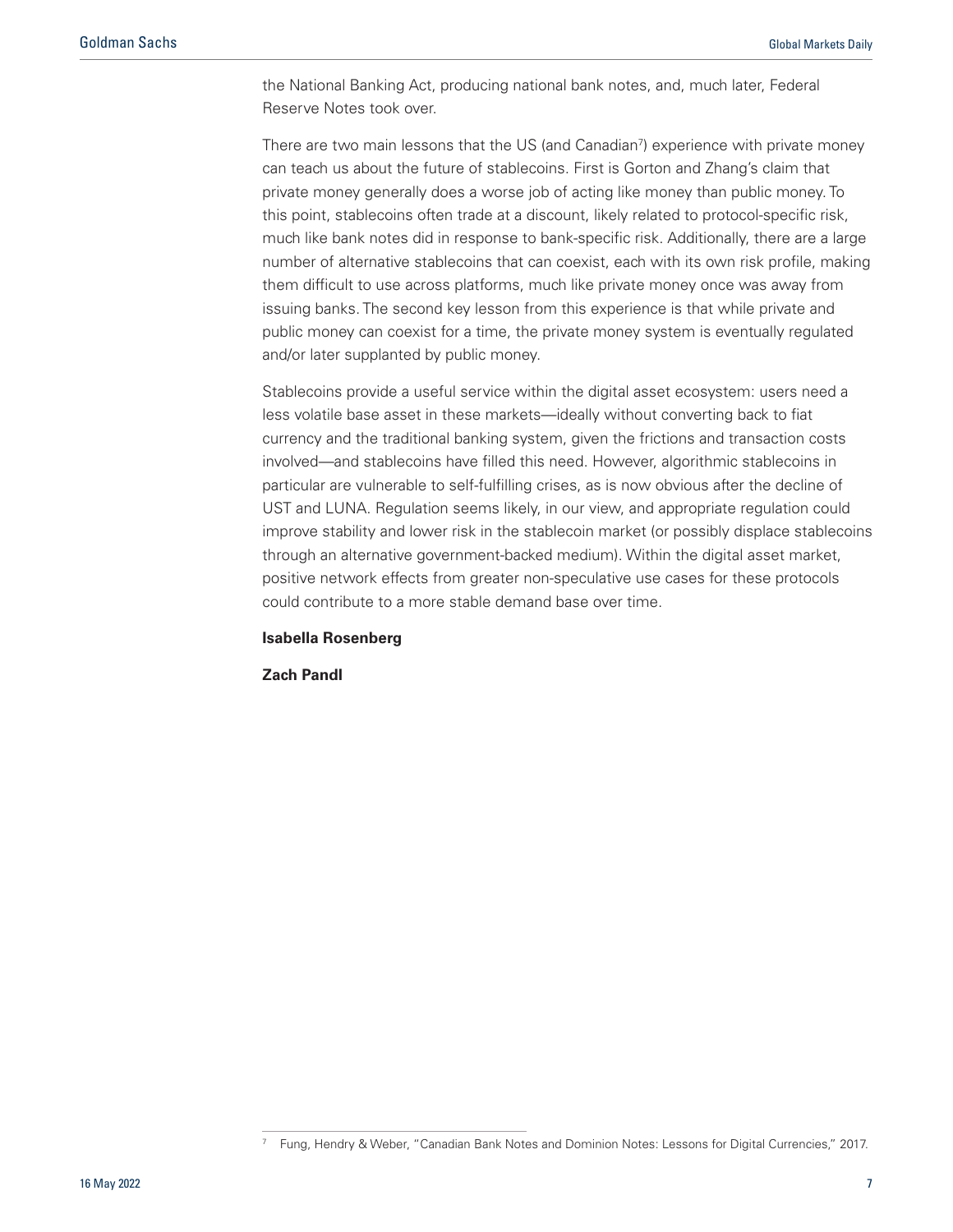# Disclosure Appendix

# **Reg AC**

We, Isabella Rosenberg and Zach Pandl, hereby certify that all of the views expressed in this report accurately reflect our personal views, which have not been influenced by considerations of the firm's business or client relationships.

Unless otherwise stated, the individuals listed on the cover page of this report are analysts in Goldman Sachs' Global Investment Research division.

# **Disclosures**

# **Regulatory disclosures**

## **Disclosures required by United States laws and regulations**

See company-specific regulatory disclosures above for any of the following disclosures required as to companies referred to in this report: manager or co-manager in a pending transaction; 1% or other ownership; compensation for certain services; types of client relationships; managed/co-managed public offerings in prior periods; directorships; for equity securities, market making and/or specialist role. Goldman Sachs trades or may trade as a principal in debt securities (or in related derivatives) of issuers discussed in this report.

The following are additional required disclosures: **Ownership and material conflicts of interest:** Goldman Sachs policy prohibits its analysts, professionals reporting to analysts and members of their households from owning securities of any company in the analyst's area of coverage. **Analyst compensation:** Analysts are paid in part based on the profitability of Goldman Sachs, which includes investment banking revenues. **Analyst** as officer or director: Goldman Sachs policy generally prohibits its analysts, persons reporting to analysts or members of their households from serving as an officer, director or advisor of any company in the analyst's area of coverage. **Non-U.S. Analysts:** Non-U.S. analysts may not be associated persons of Goldman Sachs & Co. LLC and therefore may not be subject to FINRA Rule 2241 or FINRA Rule 2242 restrictions on communications with subject company, public appearances and trading securities held by the analysts.

## **Additional disclosures required under the laws and regulations of jurisdictions other than the United States**

The following disclosures are those required by the jurisdiction indicated, except to the extent already made above pursuant to United States laws and regulations. **Australia:** Goldman Sachs Australia Pty Ltd and its affiliates are not authorised deposit-taking institutions (as that term is defined in the Banking Act 1959 (Cth)) in Australia and do not provide banking services, nor carry on a banking business, in Australia. This research, and any access to it, is intended only for "wholesale clients" within the meaning of the Australian Corporations Act, unless otherwise agreed by Goldman Sachs. In producing research reports, members of the Global Investment Research Division of Goldman Sachs Australia may attend site visits and other meetings hosted by the companies and other entities which are the subject of its research reports. In some instances the costs of such site visits or meetings may be met in part or in whole by the issuers concerned if Goldman Sachs Australia considers it is appropriate and reasonable in the specific circumstances relating to the site visit or meeting. To the extent that the contents of this document contains any financial product advice, it is general advice only and has been prepared by Goldman Sachs without taking into account a client's objectives, financial situation or needs. A client should, before acting on any such advice, consider the appropriateness of the advice having regard to the client's own objectives, financial situation and needs. A copy of certain Goldman Sachs Australia and New Zealand disclosure of interests and a copy of Goldman Sachs' Australian Sell-Side Research Independence Policy Statement are available at: [https://www.goldmansachs.com/disclosures/australia-new-zealand/index.html.](https://www.goldmansachs.com/disclosures/australia-new-zealand/index.html) **Brazil:** Disclosure information in relation to CVM Resolution n. 20 is available at [https://www.gs.com/worldwide/brazil/area/gir/index.html.](https://www.gs.com/worldwide/brazil/area/gir/index.html) Where applicable, the Brazil-registered analyst primarily responsible for the content of this research report, as defined in Article 20 of CVM Resolution n. 20, is the first author named at the beginning of this report, unless indicated otherwise at the end of the text. **Canada:** This information is being provided to you for information purposes only and is not, and under no circumstances should be construed as, an advertisement, offering or solicitation by Goldman Sachs & Co. LLC for purchasers of securities in Canada to trade in any Canadian security. Goldman Sachs & Co. LLC is not registered as a dealer in any jurisdiction in Canada under applicable Canadian securities laws and generally is not permitted to trade in Canadian securities and may be prohibited from selling certain securities and products in certain jurisdictions in Canada. If you wish to trade in any Canadian securities or other products in Canada please contact Goldman Sachs Canada Inc., an affiliate of The Goldman Sachs Group Inc., or another registered Canadian dealer. **Hong Kong:** Further information on the securities of covered companies referred to in this research may be obtained on request from Goldman Sachs (Asia) L.L.C. **India:** Further information on the subject company or companies referred to in this research may be obtained from Goldman Sachs (India) Securities Private Limited, Research Analyst - SEBI Registration Number INH000001493, 951-A, Rational House, Appasaheb Marathe Marg, Prabhadevi, Mumbai 400 025, India, Corporate Identity Number U74140MH2006FTC160634, Phone +91 22 6616 9000, Fax +91 22 6616 9001. Goldman Sachs may beneficially own 1% or more of the securities (as such term is defined in clause 2 (h) the Indian Securities Contracts (Regulation) Act, 1956) of the subject company or companies referred to in this research report. **Japan:** See below. **Korea:** This research, and any access to it, is intended only for "professional investors" within the meaning of the Financial Services and Capital Markets Act, unless otherwise agreed by Goldman Sachs. Further information on the subject company or companies referred to in this research may be obtained from Goldman Sachs (Asia) L.L.C., Seoul Branch. **New Zealand:** Goldman Sachs New Zealand Limited and its affiliates are neither "registered banks" nor "deposit takers" (as defined in the Reserve Bank of New Zealand Act 1989) in New Zealand. This research, and any access to it, is intended for "wholesale clients" (as defined in the Financial Advisers Act 2008) unless otherwise agreed by Goldman Sachs. A copy of certain Goldman Sachs Australia and New Zealand disclosure of interests is available at: [https://www.goldmansachs.com/disclosures/australia-new-zealand/index.html.](https://www.goldmansachs.com/disclosures/australia-new-zealand/index.html) **Russia:** Research reports distributed in the Russian Federation are not advertising as defined in the Russian legislation, but are information and analysis not having product promotion as their main purpose and do not provide appraisal within the meaning of the Russian legislation on appraisal activity. Research reports do not constitute a personalized investment recommendation as defined in Russian laws and regulations, are not addressed to a specific client, and are prepared without analyzing the financial circumstances, investment profiles or risk profiles of clients. Goldman Sachs assumes no responsibility for any investment decisions that may be taken by a client or any other person based on this research report. **Singapore:** Goldman Sachs (Singapore) Pte. (Company Number: 198602165W), which is regulated by the Monetary Authority of Singapore, accepts legal responsibility for this research, and should be contacted with respect to any matters arising from, or in connection with, this research. **Taiwan:** This material is for reference only and must not be reprinted without permission. Investors should carefully consider their own investment risk. Investment results are the responsibility of the individual investor. **United Kingdom:** Persons who would be categorized as retail clients in the United Kingdom, as such term is defined in the rules of the Financial Conduct Authority, should read this research in conjunction with prior Goldman Sachs research on the covered companies referred to herein and should refer to the risk warnings that have been sent to them by Goldman Sachs International. A copy of these risks warnings, and a glossary of certain financial terms used in this report, are available from Goldman Sachs International on request.

**European Union and United Kingdom:** Disclosure information in relation to Article 6 (2) of the European Commission Delegated Regulation (EU) (2016/958) supplementing Regulation (EU) No 596/2014 of the European Parliament and of the Council (including as that Delegated Regulation is implemented into United Kingdom domestic law and regulation following the United Kingdom's departure from the European Union and the European Economic Area) with regard to regulatory technical standards for the technical arrangements for objective presentation of investment recommendations or other information recommending or suggesting an investment strategy and for disclosure of particular interests or indications of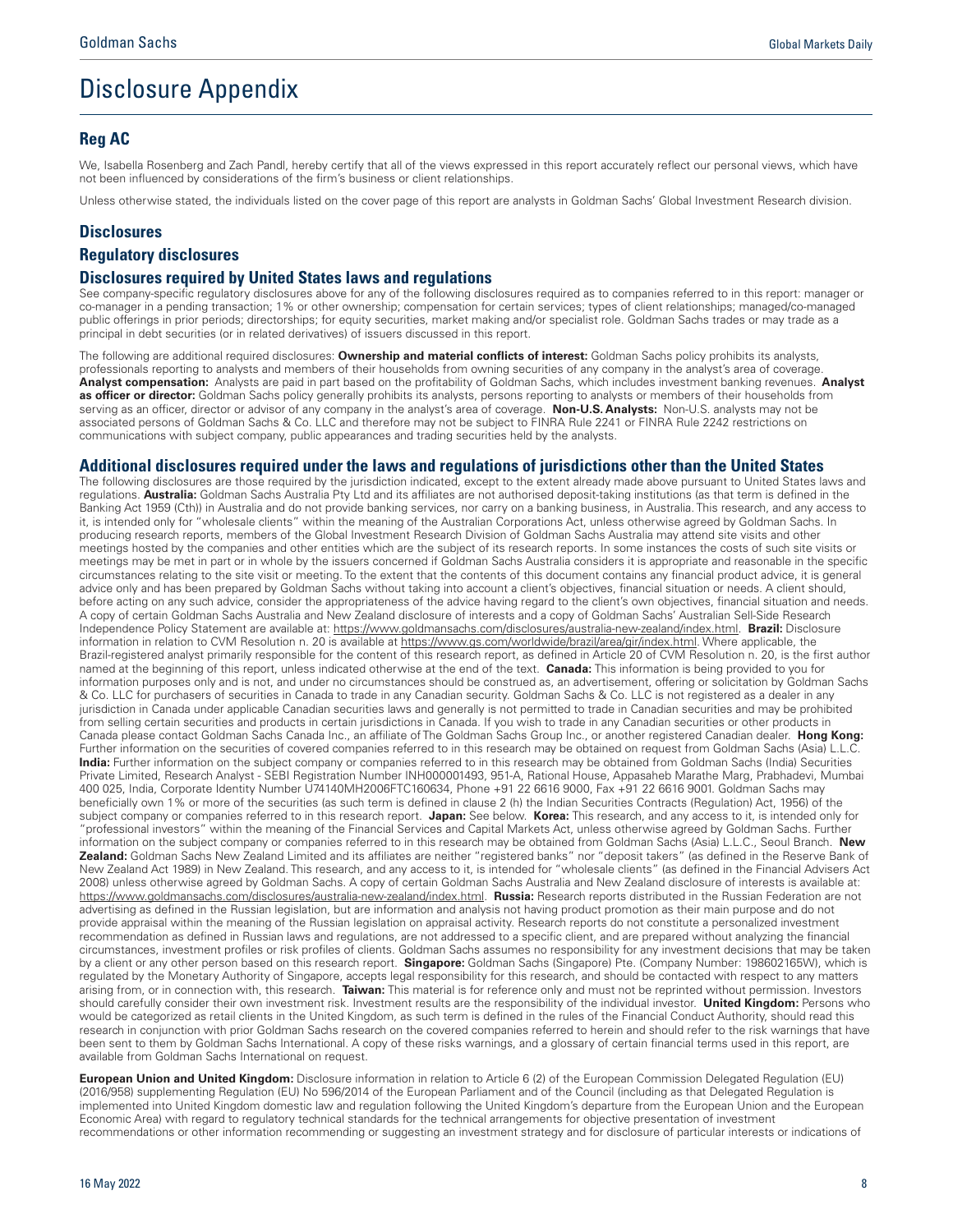conflicts of interest is available at<https://www.gs.com/disclosures/europeanpolicy.html>which states the European Policy for Managing Conflicts of Interest in Connection with Investment Research.

**Japan:** Goldman Sachs Japan Co., Ltd. is a Financial Instrument Dealer registered with the Kanto Financial Bureau under registration number Kinsho 69, and a member of Japan Securities Dealers Association, Financial Futures Association of Japan and Type II Financial Instruments Firms Association. Sales and purchase of equities are subject to commission pre-determined with clients plus consumption tax. See company-specific disclosures as to any applicable disclosures required by Japanese stock exchanges, the Japanese Securities Dealers Association or the Japanese Securities Finance Company.

## **Global product; distributing entities**

The Global Investment Research Division of Goldman Sachs produces and distributes research products for clients of Goldman Sachs on a global basis. Analysts based in Goldman Sachs offices around the world produce research on industries and companies, and research on macroeconomics, currencies, commodities and portfolio strategy. This research is disseminated in Australia by Goldman Sachs Australia Pty Ltd (ABN 21 006 797 897); in Brazil by Goldman Sachs do Brasil Corretora de Títulos e Valores Mobiliários S.A.; Public Communication Channel Goldman Sachs Brazil: 0800 727 5764 and / or contatogoldmanbrasil@gs.com. Available Weekdays (except holidays), from 9am to 6pm. Canal de Comunicação com o Público Goldman Sachs Brasil: 0800 727 5764 e/ou contatogoldmanbrasil@gs.com. Horário de funcionamento: segunda-feira à sexta-feira (exceto feriados), das 9h às 18h; in Canada by Goldman Sachs & Co. LLC; in Hong Kong by Goldman Sachs (Asia) L.L.C.; in India by Goldman Sachs (India) Securities Private Ltd.; in Japan by Goldman Sachs Japan Co., Ltd.; in the Republic of Korea by Goldman Sachs (Asia) L.L.C., Seoul Branch; in New Zealand by Goldman Sachs New Zealand Limited; in Russia by OOO Goldman Sachs; in Singapore by Goldman Sachs (Singapore) Pte. (Company Number: 198602165W); and in the United States of America by Goldman Sachs & Co. LLC. Goldman Sachs International has approved this research in connection with its distribution in the United Kingdom.

Effective from the date of the United Kingdom's departure from the European Union and the European Economic Area ("Brexit Day") the following information with respect to distributing entities will apply:

Goldman Sachs International ("GSI"), authorised by the Prudential Regulation Authority ("PRA") and regulated by the Financial Conduct Authority ("FCA") and the PRA, has approved this research in connection with its distribution in the United Kingdom.

**European Economic Area:** GSI, authorised by the PRA and regulated by the FCA and the PRA, disseminates research in the following jurisdictions within the European Economic Area: the Grand Duchy of Luxembourg, Italy, the Kingdom of Belgium, the Kingdom of Denmark, the Kingdom of Norway, the Republic of Finland, the Republic of Cyprus and the Republic of Ireland; GS -Succursale de Paris (Paris branch) which, from Brexit Day, will be authorised by the French Autorité de contrôle prudentiel et de resolution ("ACPR") and regulated by the Autorité de contrôle prudentiel et de resolution and the Autorité des marches financiers ("AMF") disseminates research in France; GSI - Sucursal en España (Madrid branch) authorized in Spain by the Comisión Nacional del Mercado de Valores disseminates research in the Kingdom of Spain; GSI - Sweden Bankfilial (Stockholm branch) is authorized by the SFSA as a "third country branch" in accordance with Chapter 4, Section 4 of the Swedish Securities and Market Act (Sw. lag (2007:528) om värdepappersmarknaden) disseminates research in the Kingdom of Sweden; Goldman Sachs Bank Europe SE ("GSBE") is a credit institution incorporated in Germany and, within the Single Supervisory Mechanism, subject to direct prudential supervision by the European Central Bank and in other respects supervised by German Federal Financial Supervisory Authority (Bundesanstalt für Finanzdienstleistungsaufsicht, BaFin) and Deutsche Bundesbank and disseminates research in the Federal Republic of Germany and those jurisdictions within the European Economic Area where GSI is not authorised to disseminate research and additionally, GSBE, Copenhagen Branch filial af GSBE, Tyskland, supervised by the Danish Financial Authority disseminates research in the Kingdom of Denmark; GSBE - Sucursal en España (Madrid branch) subject (to a limited extent) to local supervision by the Bank of Spain disseminates research in the Kingdom of Spain; GSBE - Succursale Italia (Milan branch) to the relevant applicable extent, subject to local supervision by the Bank of Italy (Banca d'Italia) and the Italian Companies and Exchange Commission (Commissione Nazionale per le Società e la Borsa "Consob") disseminates research in Italy; GSBE - Succursale de Paris (Paris branch), supervised by the AMF and by the ACPR disseminates research in France; and GSBE - Sweden Bankfilial (Stockholm branch), to a limited extent, subject to local supervision by the Swedish Financial Supervisory Authority (Finansinpektionen) disseminates research in the Kingdom of Sweden.

# **General disclosures**

This research is for our clients only. Other than disclosures relating to Goldman Sachs, this research is based on current public information that we consider reliable, but we do not represent it is accurate or complete, and it should not be relied on as such. The information, opinions, estimates and forecasts contained herein are as of the date hereof and are subject to change without prior notification. We seek to update our research as appropriate, but various regulations may prevent us from doing so. Other than certain industry reports published on a periodic basis, the large majority of reports are published at irregular intervals as appropriate in the analyst's judgment.

Goldman Sachs conducts a global full-service, integrated investment banking, investment management, and brokerage business. We have investment banking and other business relationships with a substantial percentage of the companies covered by our Global Investment Research Division. Goldman Sachs & Co. LLC, the United States broker dealer, is a member of SIPC [\(https://www.sipc.org\)](https://www.sipc.org).

Our salespeople, traders, and other professionals may provide oral or written market commentary or trading strategies to our clients and principal trading desks that reflect opinions that are contrary to the opinions expressed in this research. Our asset management area, principal trading desks and investing businesses may make investment decisions that are inconsistent with the recommendations or views expressed in this research.

We and our affiliates, officers, directors, and employees, will from time to time have long or short positions in, act as principal in, and buy or sell, the securities or derivatives, if any, referred to in this research, unless otherwise prohibited by regulation or Goldman Sachs policy.

The views attributed to third party presenters at Goldman Sachs arranged conferences, including individuals from other parts of Goldman Sachs, do not necessarily reflect those of Global Investment Research and are not an official view of Goldman Sachs.

Any third party referenced herein, including any salespeople, traders and other professionals or members of their household, may have positions in the products mentioned that are inconsistent with the views expressed by analysts named in this report.

This research is focused on investment themes across markets, industries and sectors. It does not attempt to distinguish between the prospects or performance of, or provide analysis of, individual companies within any industry or sector we describe.

Any trading recommendation in this research relating to an equity or credit security or securities within an industry or sector is reflective of the investment theme being discussed and is not a recommendation of any such security in isolation.

This research is not an offer to sell or the solicitation of an offer to buy any security in any jurisdiction where such an offer or solicitation would be illegal. It does not constitute a personal recommendation or take into account the particular investment objectives, financial situations, or needs of individual clients. Clients should consider whether any advice or recommendation in this research is suitable for their particular circumstances and, if appropriate, seek professional advice, including tax advice. The price and value of investments referred to in this research and the income from them may fluctuate. Past performance is not a guide to future performance, future returns are not guaranteed, and a loss of original capital may occur. Fluctuations in exchange rates could have adverse effects on the value or price of, or income derived from, certain investments.